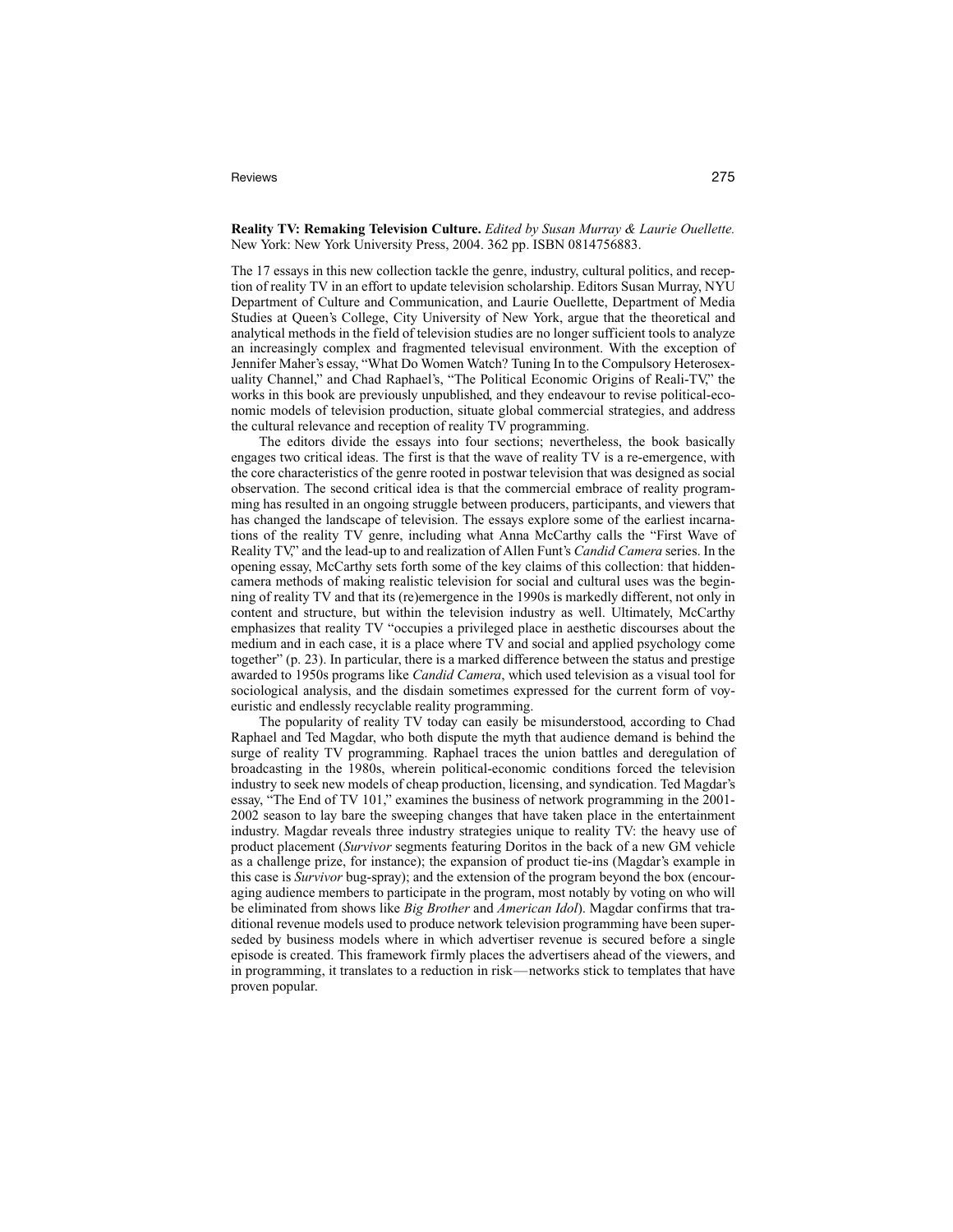One of the first successful reality TV programs served as a model for subsequent program development and character casting. Jon Kraszewski examines MTV's series *The Real World* for how it mediated race and reality by casting individuals who, based on their regional upbringing and social backgrounds, would have potential conflicts over race. His essay points to what has become predictable casting for reality programs like *Survivor* and *The Amazing Race,* where every season rural, conservative characters and urban, streetwise, liberal characters are cast. Kraszewski sets the scene for the 1992 debut of *The Real World* amid the racial tensions that the Rodney King trial had incited in the United States. Chuck Kleinhans and Rick Morris further this analysis and add that the celebrity sensationalism of the O. J. Simpson trial and hot-button issues such as child abduction, sexual abuse, and physically assisted suicide accounted for the emergence of the *Court TV* reality format.

In Elayne Rapping's essay "Aliens, Nomads, Mad Dogs, and Road Warriers: The Changing Face of Criminal Violence on TV," she delves further into the powerful role television plays in shaping and reinforcing the representation of "otherness" and the public perception of crime and criminality. Rapping claims the settings for shows like *Cops* and *America's Most Wanted* (staples of reality crime programming) have shifted from knowable cities to unknowable highways, trailer parks, and strip malls, creating a hinterland zone where crime and violence are alien and almost without context. She argues that the abandonment of attention to specific crimes justifies a move toward a totalizing social control of immigrants, people of colour, and the underclass in the United States that can be seen daily on television.

The blurring of public and private lives, where ordinary citizens use television to attempt to gain money, power, or even control over their lives, has been a major consequence of the surge of reality TV. Laurie Ouellette's essay on *Judge Judy* exemplifies this trend, arguing that lower-income women in particular are stepping outside of state-provided mechanisms to take charge of their private lives. Ouellette's discussion of "neoliberal citizens" taking charge of themselves in a mediated environment is related to the claim that participants on reality shows create a "media self." Nick Couldry invokes Foucault, as do many essays in this collection, to examine the way power is reproduced through "norms not just of control but also of expression and self-definition," (p. 58) as contestants attempt to create a media character. Couldry also introduces the label "game doc" as a hybrid subgenre to describe shows like *Big Brother*, *Survivor,* and *Castaway,* where individuals participate as contestants in a society of surveillance. Mary Beth Haralovich and Michael W. Trosset treat the reader to an interesting application of mathematical theory to the narrative of *Survivor* as a "game." Their behind-the-scenes glimpse of methods of tape and character analysis used by the show's host, Jeff Probst, and producer, Mark Burnett, show how the probability of uncertainty is magnified by those doing the surveillance.

In part these essays bring the reader closer to an understanding of the people who actually participate in reality shows and the casting techniques used by producers hoping to increase the probability of striking certain tensions once inside the constructed "reality" situation. Kathleen LeBesco looks at the representation and reception of gayness as it has been portrayed on *Survivor*. LeBesco examines three seasons of *Survivor* for the ongoing dialectic between the representation of gay men and fan discourse drawn from two online communities: MightyBigTV.com and SurvivorFire.com. She argues that the fan communities produced contrary readings that valued sexual diversity, while at the same time demonstrating the active discourse in online communities that actively have writers produce show summaries, commentary, and criticism. She also discusses creative editing used to assist in the establishment of media characters that may be more in line with the producers' dramatic arc than the actual conduct of the show participants.

Justin Lewis' research on television reception suggests that the difference between reality and artifice remains at the heart of the pleasure and politics of television viewing. It